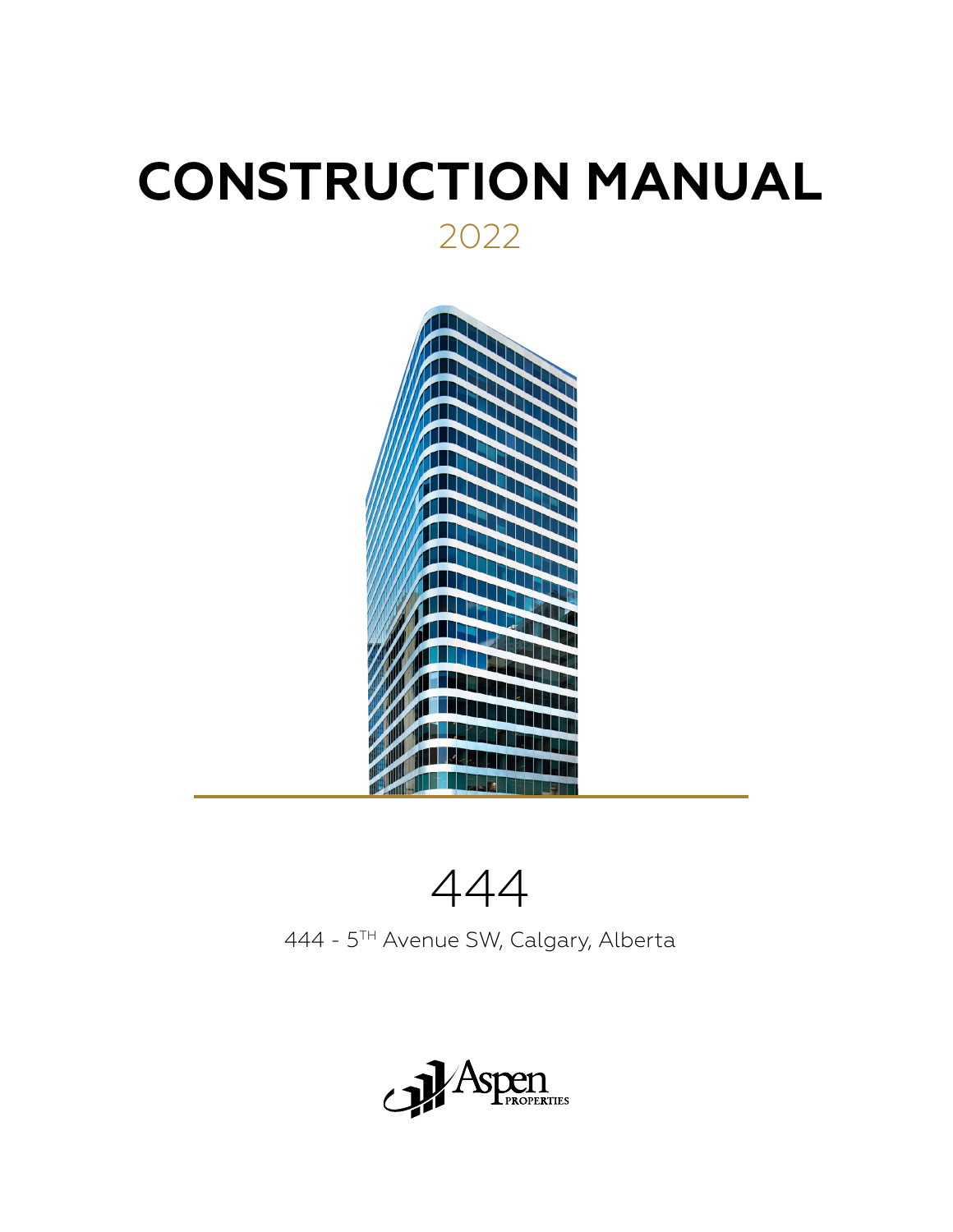The "Construction Rules and Regulations" developed for  $444 - 5$ <sup>th</sup> Avenue is an extensive summary of information necessary for tenants and contractors undertaking construction work in the premises. Aspen Properties  $444 - 5$ <sup>th</sup> Avenue (150 9 Avenue SW) GP Inc. (the "Landlord") requires that a copy of this document is included with Tenant Tender Packages and a second copy is posted on the job site. All contractors are required to comply with the regulations set forth. Failure to do so will result in removal from the premises, delays to the project and additional costs.

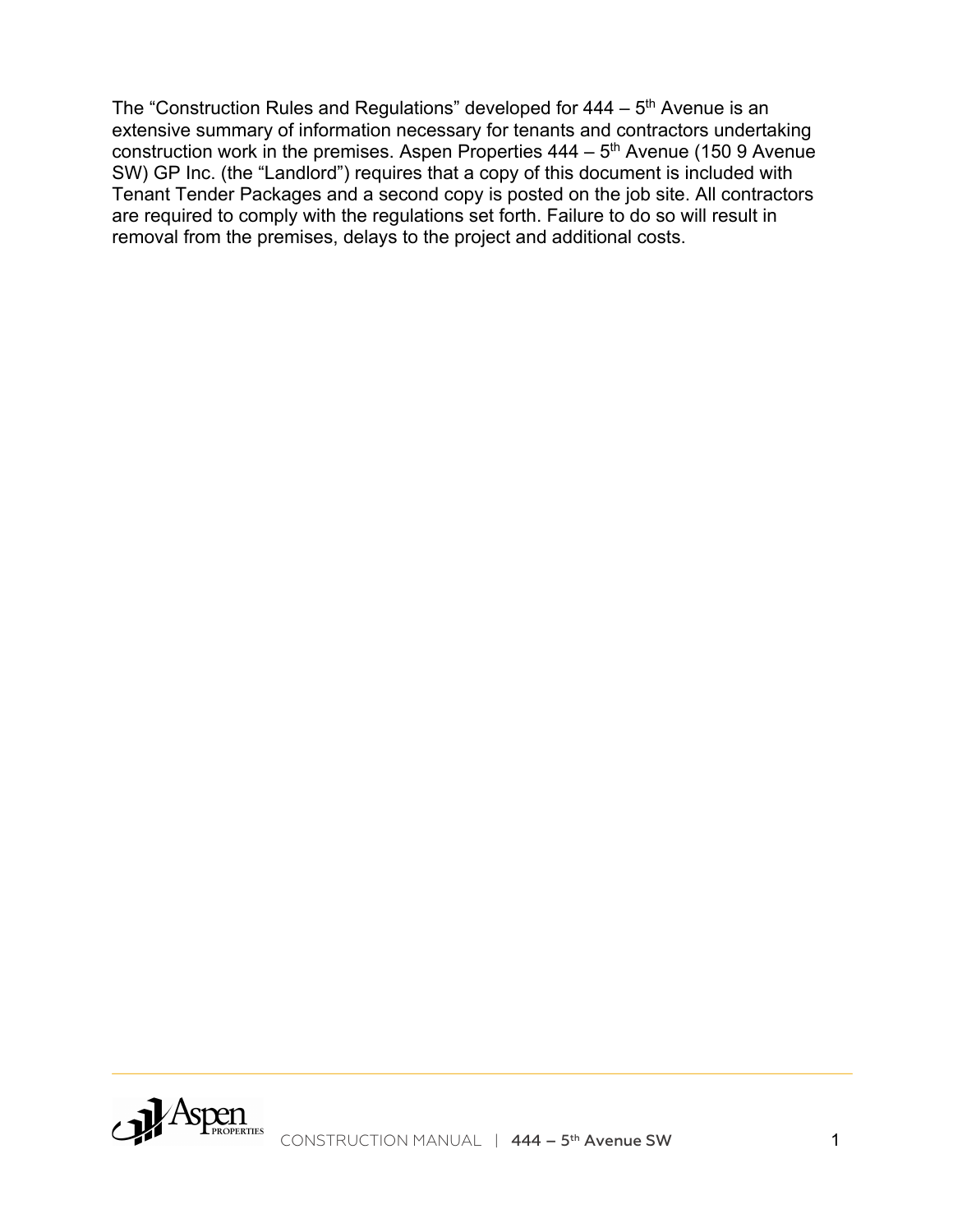## INTRODUCTION

This manual has been prepared to introduce tenants and contractors to the **Aspen Property Management Ltd.** design, systems and Building Regulations for **444 – 5th Avenue** in order to assist in the design and construction of the leased premises. The manual is to be read in conjunction with the building lease document. In the event of any conflict between this manual and the lease, the provision of the lease or any other specific written agreements between the Landlord and Tenant shall prevail.

The Landlord reserves the right, from time to time, to add or amend the information, procedures and regulations contained herein. Any such additions or amendments will affect any construction work undertaken after the addition or amendment has been issued.

#### **GENERAL INFORMATION**

#### Approval for Construction

The Landlord will appoint a Property Manager who will guide and assist the Tenant throughout the construction and renovation and will act as a point of contact within the Landlord's organization. All questions, comments and submissions are to be addressed to:

#### **Aspen Properties 444 – 5th Avenue GP Inc.**

Suite 1800,  $140 - 4$ <sup>th</sup> Avenue SW Calgary, Alberta T2P 3N3 Phone: 403-216-2660 Fax: 403-216-2661 Email: reception@aspenproperties.ca

## BUILDING HOURS

**444 – 5th Avenue SW is open to the public Monday to Friday from 7:00 a.m. to 6:00 p.m. Property Management Office is open the following hours: Monday to Friday:** 8:30 a.m. to 5:00 p.m. **Saturday – Sunday and Statutory Holidays:** Closed

During certain times of the year, holiday hours are in effect and work will be affected accordingly. Please consult with Aspen Property Management for further details.

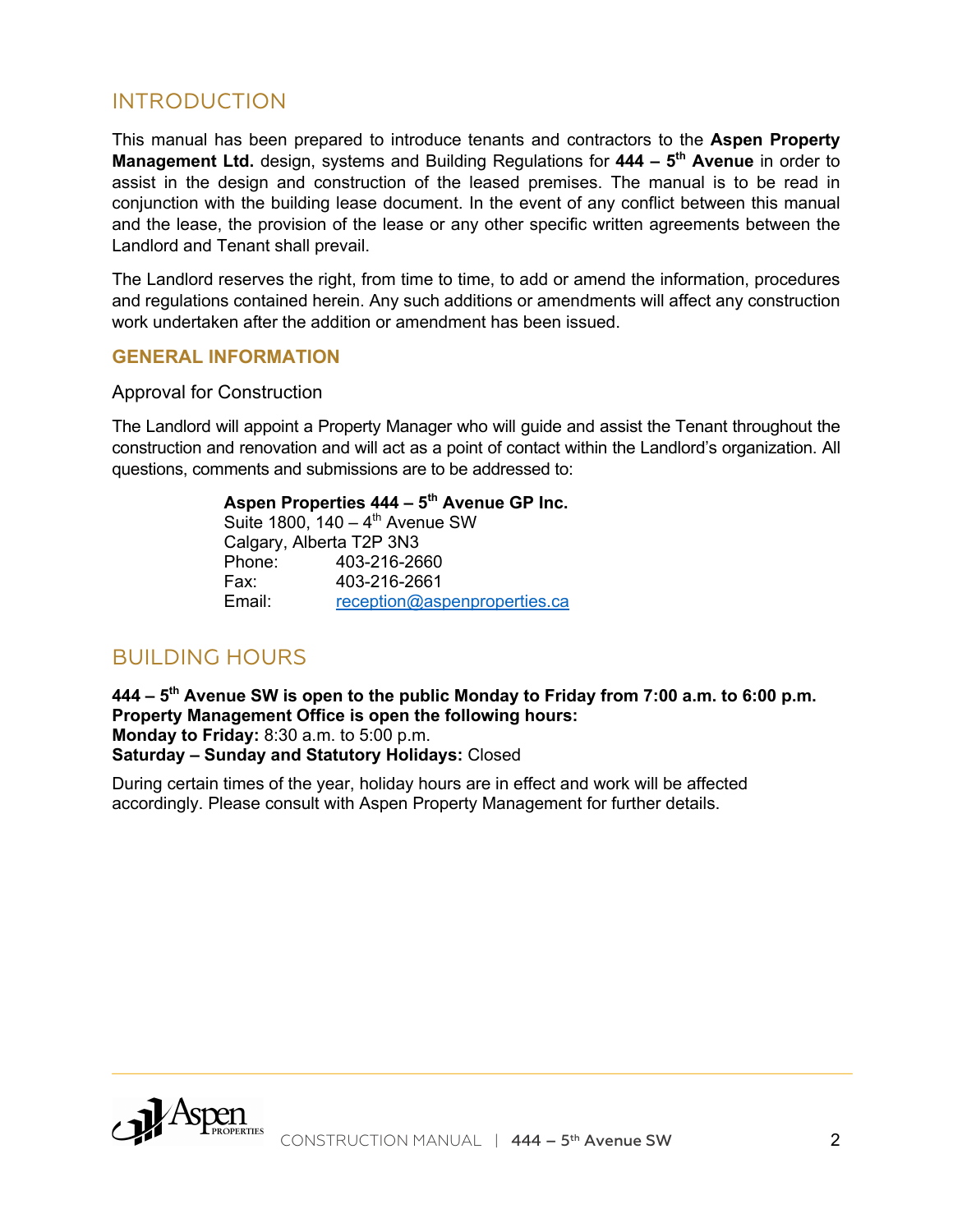# CONSTRUCTION RULES & REGULATIONS

#### Approval for Construction

#### **No construction may commence without:**

- Approval of demolition drawings by the Landlord and a valid Demolition Permit issued by the City of Calgary
- Written approval from property management/project manager of submitted architectural, mechanical, structural, and electrical drawings*. (Refer to Schedule A- Tenant Design and Working Drawings)* A PDF file must be provided to the Landlord containing the approved, as built design.
- Obtaining a City of Calgary Building Permit and supplying a copy to the Landlord.
	- Design and construction work must comply with all applicable City of Calgary by-laws. The tenant/contractor must obtain all necessary permits and approvals from the appropriate government authorities before construction begins within the premises. A copy of all permits must be delivered to the Landlord. The tenant/contractor must immediately correct any work, which does not meet with the approval of the building inspector, even though the drawings may have been reviewed previously by the appropriate government authorities and the Landlord. Any revisions to the reviewed drawings requested by such authorities must be brought to the attention of the Landlord immediately. Should the tenant/contractor unduly delay the required corrections, the Landlord may make the corrections at the tenant's/contractor's expense.
- Providing a copy of liability insurance meeting the following requirements;
	- 1. Certificate Holder: 444-5th Ave GP Inc., 1800, 140 4th Avenue S.W., Calgary, Alberta, T2P 3H9.
	- 2. A copy of liability insurance naming, 444-5th Ave GP Inc., PSPIB-RE Partners Inc., Aspen Properties Partnership 3, Aspen Property Management Ltd., and GMI Servicing Inc. as additional named insureds.
	- 3. Comprehensive general liability insurance for not less than \$5,000,000.00 for death or injury to one or more persons and for property damage for each occurrence. We will accept general liability in addition to Umbrella Insurance, so long as the total amount is equal to \$5,000,000.00.
	- 4. The certificate is to contain a waiver of subrogation against Aspen Properties  $444 5$ <sup>th</sup> Avenue GP Inc. and Aspen Property Management Ltd.;
	- 5. Certificate is to contain confirmation that the insurer will provide the Certificate Holder with 30 days' notice of cancellation of the policy or of any material change in the policy; and
	- 6. Provide evidence of WCB registration and proof the account is in good standing for all trades accessing site.
	- 7. Providing the Landlord, a list of all subtrades including contact names and phone numbers along with a copy of a Prime Contractor letter.
	- 8. Completed Security Clearance authorized by Aspen Property Management and or fire impairments as needed. These must be submitted to Aspen Property Management at least two (2) business days prior to work commencement.

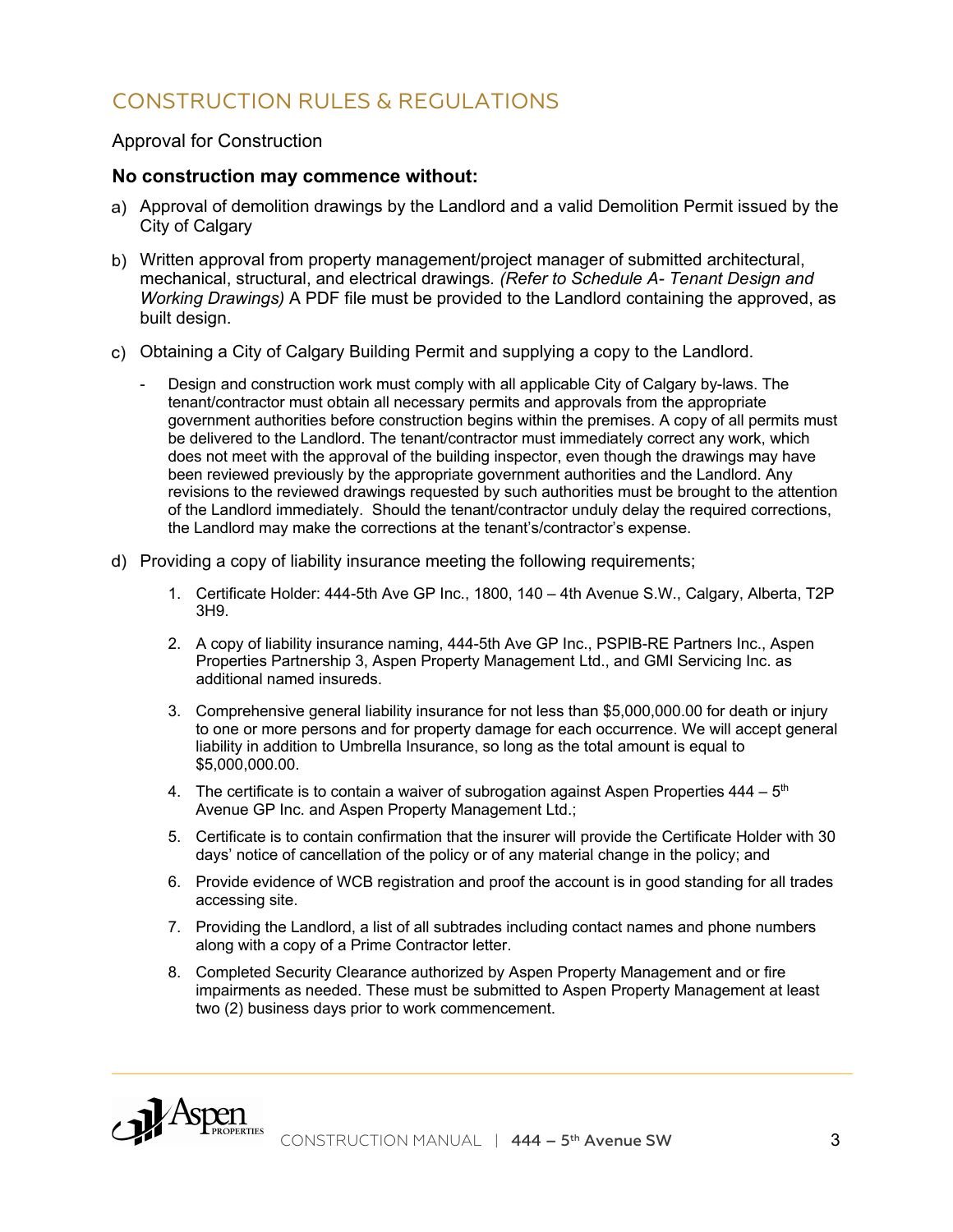*Contractors starting construction prior to the above, or not adhering to the following methods or procedures, will be removed from the job site at the discretion of the Landlord. All plans submitted are subject to peer review by base building engineers/consultants. Additional fees may apply.*

# GENERAL CONSTRUCTION NOTES

- a) The contractor is required to provide walk-off mats at entrances to the site to prevent debris and drywall dust from being tracked into corridors, elevators or common areas. Provisions to be made for mopping and cleaning. The contractor is responsible for any cleaning charges.
- b) Install only hardware compatible with the Base Building standard and key entrance door and all internal doors to the Base Building master and sub-keying system. Contact Aspen Property Management for more information.
- For the duration of construction, filter material must be fastened to the return air grills at duct shafts and on radiation and induction cabinet grills. Filter material is to be maintained and must be removed when construction is completed.
- If any HVAC systems are contaminated with construction dust or debris, determined by the Landlord's representatives, the contractor will be responsible for the costs the Landlord incurs to remedy. Contact the Chief Building Engineer for further information.
- If the Landlord approved renovation plans include the painting of the perimeter HVAC cabinets, all removable parts must be removed and painted separately and not reinstalled until dry.
- All stairwell doors must remain closed.
- For base building design specifications please contact Aspen Property Management.

# **SECURITY**

Security, Building Operations and Aspen Property Management will enforce compliance with all Construction Rules and Regulations.

Building security will not provide site access without an authorized Security Clearance, which must be submitted at least two (2) days prior to work commencement.

- The tenant is responsible for providing its contractors access to the Premises. A Permit must be posted inside the work space at all times.
- All sub-trades and material suppliers must sign in at the concierge desk upon arrival and sign out on departure.
- Appropriate identification is required to sign out building keys. Accepted Identification: Driver's License, Major Credit Cards, Bank Cards, and Employee ID Cards. Business Cards, Retailer/ Membership Cards and Alberta Health Care Cards are not accepted. Any cost incurred by the Landlord for lost keys are the responsibility of the Contractor who signed them out.

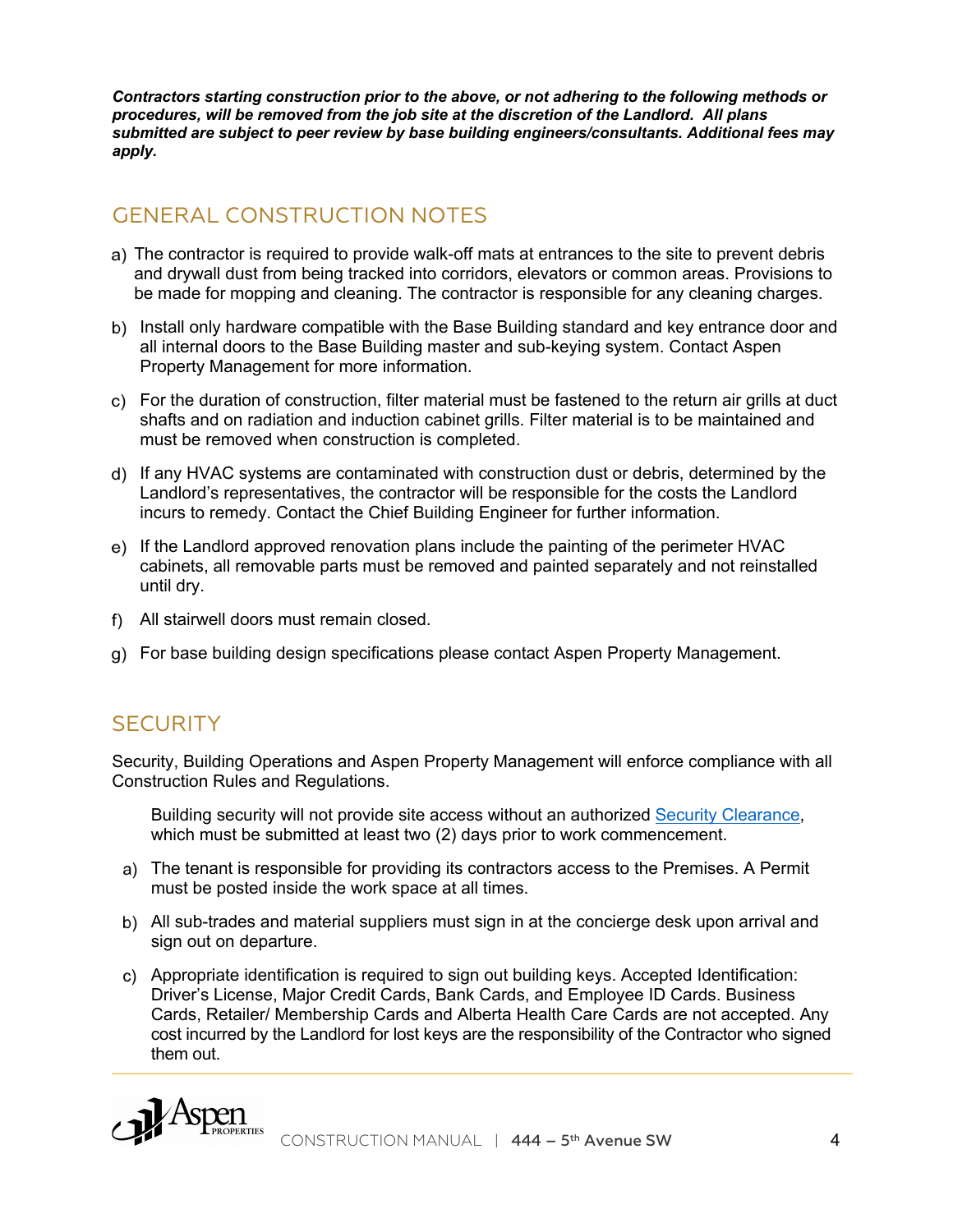- The tenant/contractor is fully responsible for the physical security of the leased premises and the contents therein throughout the construction period. If access to neighbouring tenant's premises is required for coring etc., the neighboring tenant has the right to request Security. The tenant completing the work will be responsible for the additional security charges incurred.
- The Landlord is not responsible for tools or materials left on site.
- f) In the event of a dispute, contact the Landlord or Landlord's agent. Unresolved issues will be forwarded to the Property Manager for resolution.

# LOADING DOCK PROCEDURES

- **Parking in the Loading area is not permitted.** Unload and remove vehicles promptly. Leaving vehicles in the loading area for extended periods will not be tolerated and are subject to towing and ticketing. All deliveries must be made through the designated loading area and designated freight elevator only. Contractors are to receive their own deliveries. The Landlord's staff will not sign for any deliveries to site. An elevator booking form sent to Aspen Property Management is required; authorization will be confirmed and then coordinated through Security.
- b) Contractors must supply their own carts. Only clean, soft rubber wheeled units are permitted. No pallet jacks with heavy loads are permitted on tiled floors.
- Any repairs or cleaning required to the property as a result of tenant/contractor deliveries will be made by the Landlord at the tenant's/contractors expense. Contractors are responsible for the disposal of any packing material, such as pallets, crates, etc.
- Moving of debris and construction materials is only permitted after normal business hours.

## FREIGHT ELEVATOR USE

- a) Submit an Elevator Booking Request to with Aspen Property Management at least two (2) business days in advance of required use. Contractors must sign in and out with Security for elevator access.
- b) An elevator may be available for use during office hours; however, prior approval will be required from property management and/or operations. With prior arrangements, the freight elevator can be locked off on weekends and weekday evenings.
- c) Aspen Security or Building Operation's will inspect the elevator when the contractor is finished. Elevators must be cleaned and damage free when returned to service. Cost to repair or clean will be charged back to the tenant.
- d) Do not prop elevator doors open or force them closed. Damage caused by improper elevator use is the responsibility of the contractor. Contractors found blocking off the freight elevator during regular business hours will be removed from site.

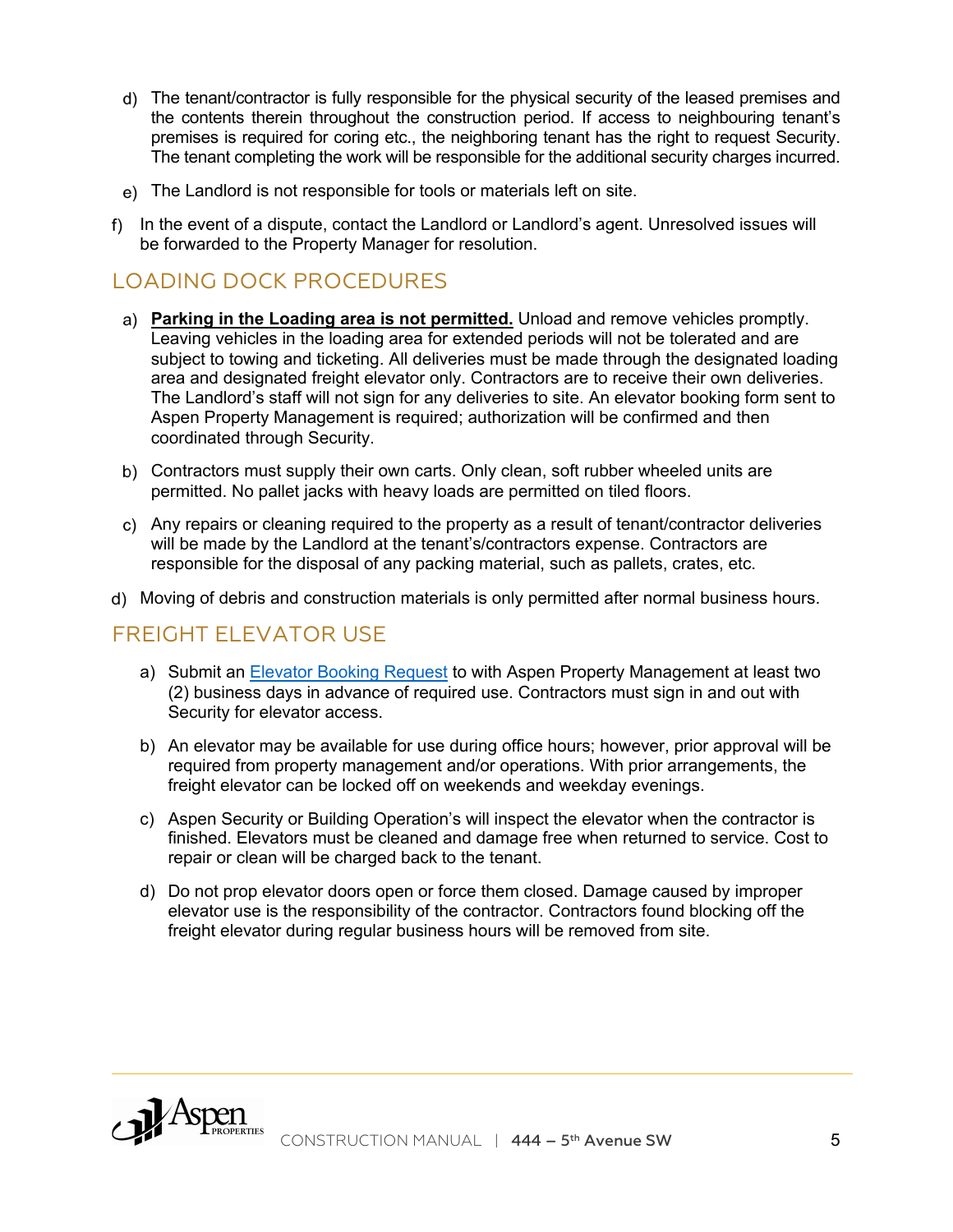## **Freight Elevator Dimensions:** Door 42" W X 92.5" H Interior: 77"W x 54" D x 120""H

## HOURS OF WORK (NOISY OR ODOROUS WORK)

- Core drilling, hammer drilling, table saws, power actuated tools and other work of a noisy, dusty, or vibrant nature must be done after building hours. The Landlord is not responsible for any overtime charges relating to required after-hours work.
- Absolutely **no noise or fume generating construction is to occur within the buildings between 6:00 a.m. to 6:00 p.m. without the Landlord's prior written consent**. Any contractor found not abiding by the above-noted hours of construction will be stopped and removed from the building.
- Work that interferes with other tenants or results in tenant complaints will be stopped immediately.
- Noisy or odorous work migrating to occupied areas that result in tenant complaints will be stopped.
- Radios are not permitted on the job site. Exception: hand-held two-way radios for voice communication.
- Odorous materials such as oil base paints spray applied finishes etc. must be applied after building hours. Provisions must be made for adequate ventilation to ensure safe working conditions. Ensure that lingering odors are cleared prior to the commencement of the next regular business day. Limited amounts of latex paint may be used during regular building hours.
- Painting, wall covering, or flooring installations are not allowed in common areas during building hours, without prior approval.
- h) No smoking is allowed at any time on construction sites. Smoking is permitted only in designated areas.

## GARBAGE DISPOSAL

**Removal of garbage and construction debris generated by the work of a tenant's contractor will be the total responsibility of the contractor, subject to the waste removal and recycling program of the building.**

- The building's garbage bins cannot be used for disposal of construction materials.
- b) If space is available, the Landlord may provide a location for a contractor bin. Contact Aspen Property Management for further information.
- c) Keep the area around bins in a clean and tidy condition at all times.
- Removal of garbage and construction debris via bins or trucks is only permitted after hours. Garbage should only be moved in the freight elevator and through the freight corridors.
- Do not leave garbage in common areas, emergency exits, fire lanes, near building entries and or near utility services.

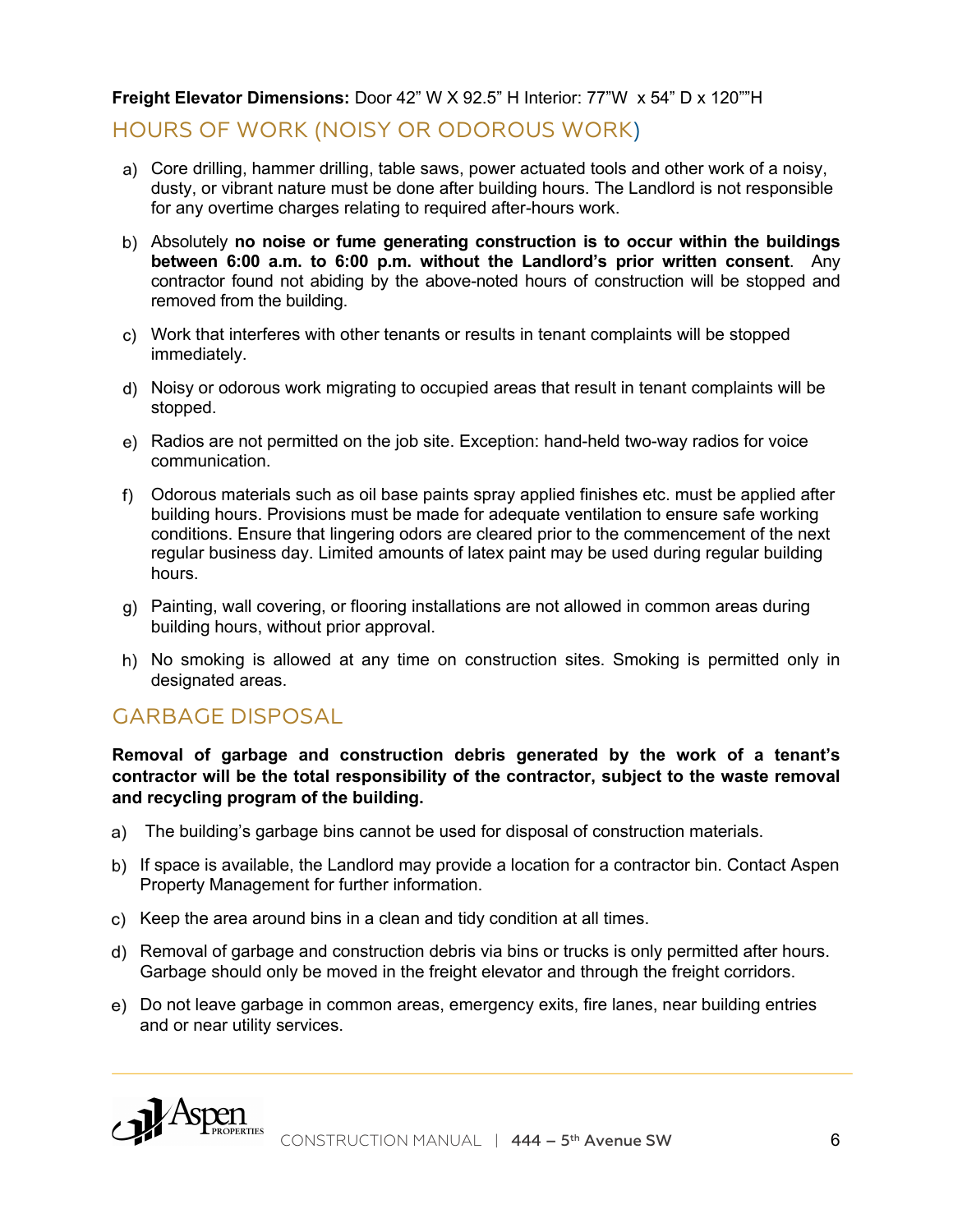# RECOMMENDED WASTE DIVERSION METHODS

#### Courtesy of the National Institute of Building Sciences

There are a variety of ways a contractor can divert construction waste and demolition debris at the jobsite the following general practices are common:

- 1. 10-12% of a project's construction waste stream can be cardboard. While protecting new materials is necessary, the contractor can direct subcontractors and suppliers to reduce extraneous packing. Other tactics include:
	- o Purchase materials in bulk where possible to avoid individual packaging.
	- o Use returnable containers and packing materials.
	- o Re-use non-returnable containers on the jobsite to the maximum extent possible.
	- o Develop 101 uses for plastic barrels, buckets and tubs.
- 2. Use scrap in lieu of cutting full new materials. Direct subcontractors and trades to collect and keep scrap at cutting and fabrication locations. Collect paint and liquids from almostempty containers. Avoid disposing of useable materials simply because there is not enough in one container to finish a job.
- 3. For materials that are heated, mixed, exposed to environmental conditions or otherwise subject to spoilage, limit preparation to quantities which can be installed within their expiration times. Working in smaller batches reduces the necessity to throw out expired or spoiled materials. Ensure volatile materials, and materials that degrade when exposed to heat, cold or moisture are protected from spoilage and not wasted.
- 4. Establish a return or buy-back arrangement with suppliers.
- 5. Prior to demolition, salvage as much material as possible. Windows, doors, wood flooring, cabinetry, millwork, plumbing fixtures, and mechanical equipment anything that can be detached and removed can often be re-purposed. When developing the Waste Management Plan, identify the most valuable and accessible materials to optimize application of resources.
- 6. Concrete and masonry is recyclable. Some waste haulers will accept comingled concrete for recycling. Where concrete must be separated, plan for a concrete bin at the site.
- 7. Structural steel and most metals have resale value; plan to sell these materials and use the funds to offset project costs. All metals are recyclable even if they hold no scrap value. Plan to recycle all metal that cannot be sold.
- 8. Unused, or used but serviceable materials can be sold to architectural salvage or used materials retail outlets. Donations to a non-profit organization (such as Habitat for Humanity's Re-Store) are often tax-deductible.

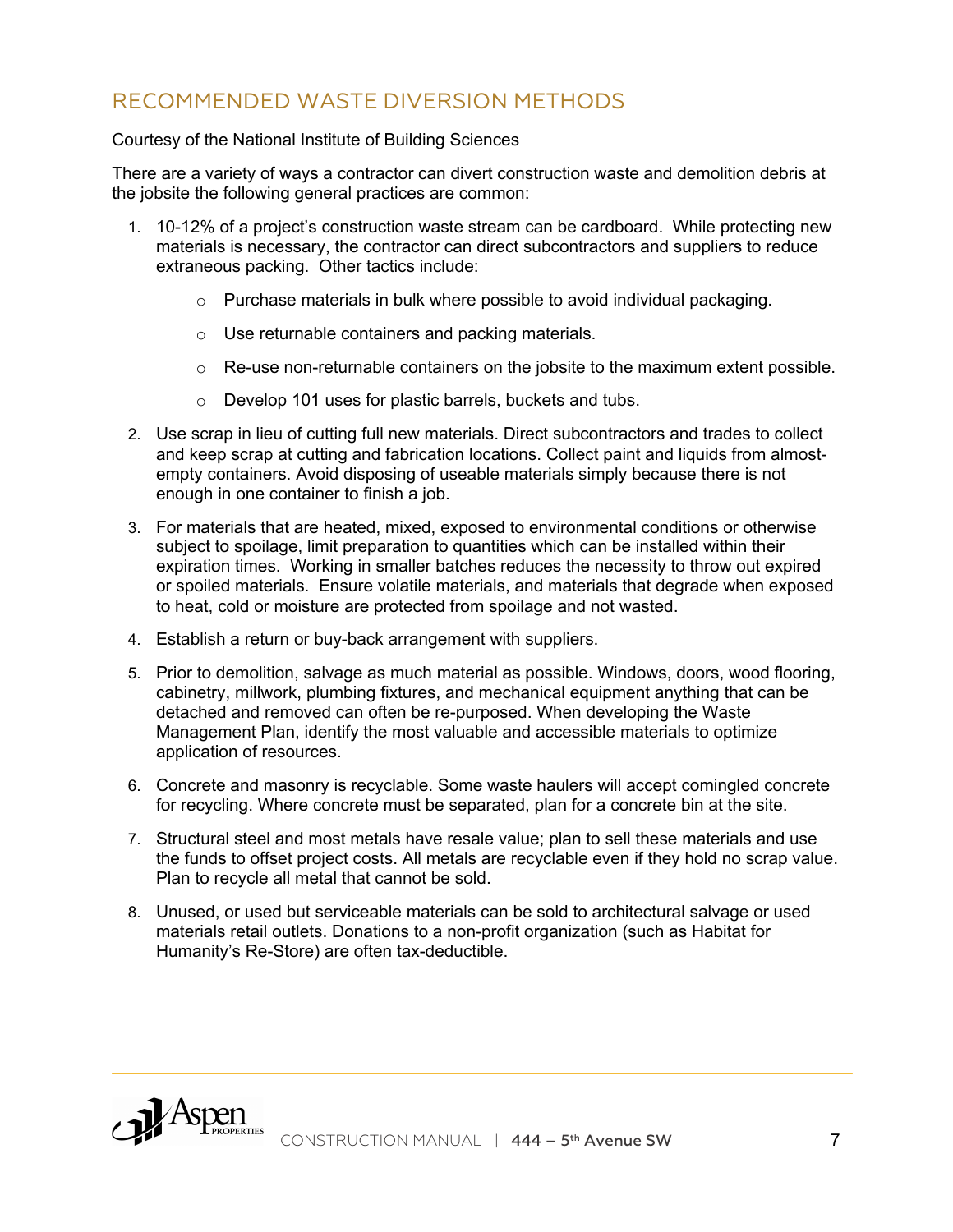# COMMON AREAS

- For Tenant construction work, confine all construction materials, store fixtures, tools etc. within the Tenant space.
- Contractors performing work on behalf of the Landlord in common areas, are to store materials, fixtures, tools etc. in an area designated by the Landlord.
- No tenant work is allowed in the Common Areas of the building without prior written approval.
- The contractor is responsible for protecting all public areas affected by tenant construction. Immediately repairing any damage as it occurs to the satisfaction of the Landlord. If necessary, the Landlord will make repairs at the tenant's/contractor's expense.
- No material or debris are to be kept in public corridors or lobbies at any time. Material found will be removed and disposed of by the Landlord at the tenant's expense.
- f) The contractor is responsible for wrapping or otherwise protecting the existing tenant entrance doors from damage. Failure to protect frames in advance of tenant construction may result in repair or painting charges at the tenant's expense.
- Tenant contractors are permitted to use the building washrooms; however, plumbing fixtures cannot be used for cleaning tools, brushes, etc., nor for dumping mud, solvents, paints, etc., and must be well maintained. Repair and cleaning charges arising from misuse are a tenant responsibility.
- h) Any common corridor vinyl wall coverings affected by construction, must be removed from corner to corner and new vinyl to match the existing installed. If the existing vinyl is no longer available, an alternate must be provided for approval by the Landlord. All costs associated with this work are at the tenant's expense.
- Provide walk-off mats at entrances to the site to prevent debris and drywall dust from being tracked into corridors or common areas.

# X-RAY, CORING, CUTTING AND CHIPPING

- a) All x-raying, coring, cutting and chipping requires prior approval from the Landlord. If such work is deemed necessary and acceptable to the Landlord and the Landlord's Structural Engineers, x-ray and drilling etc. shall be carried out after regular building hours by the tenant's contractor at the tenant's cost.
- b) Provide a drawing showing the location and size of the proposed opening(s). Drawing shall be submitted to the base building Structural Engineer for structural review and comment prior to any further action. Contact names and phone numbers are listed at the end of this document.

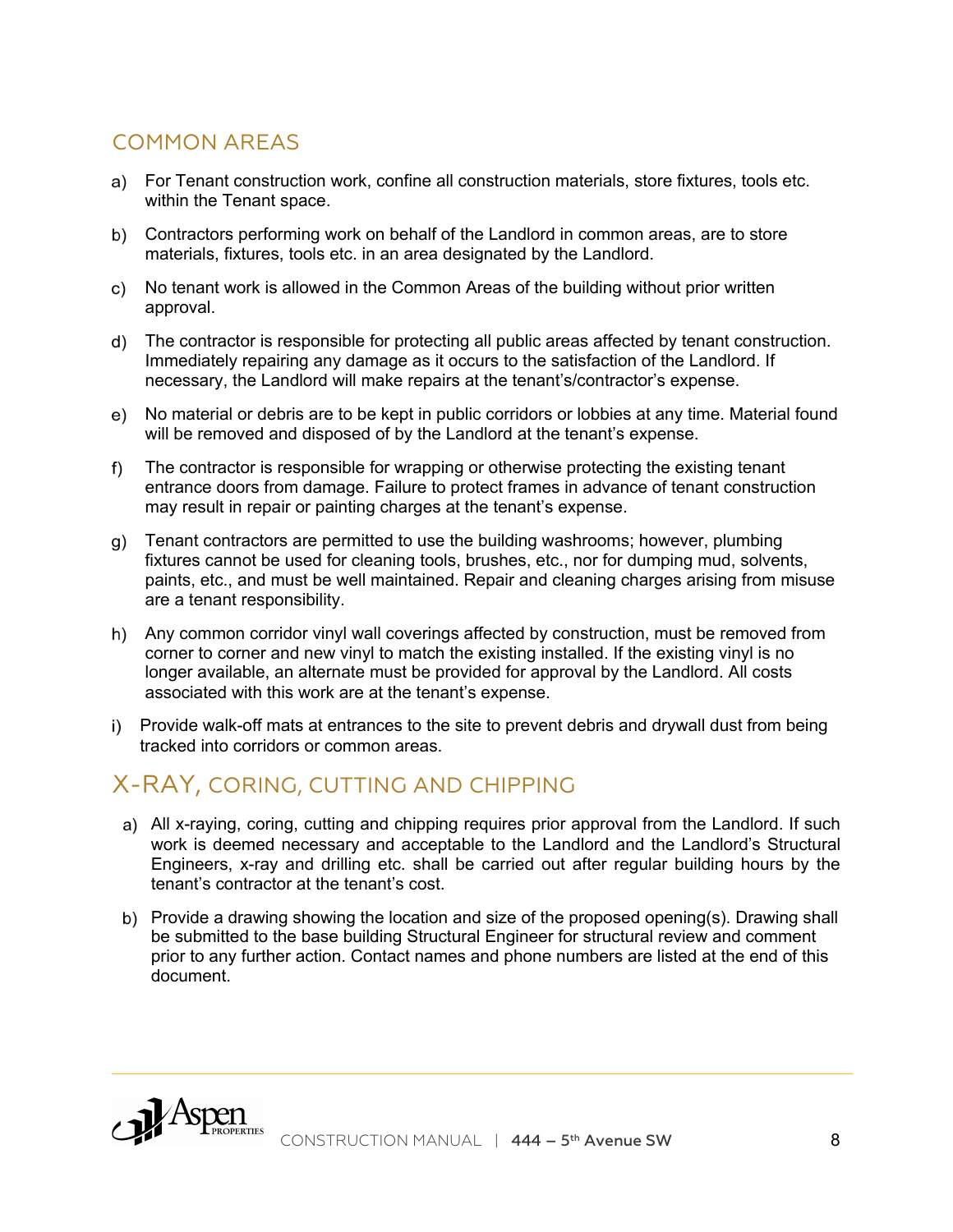- Contractors are responsible for all fees associated with reviews by the Structural Consultant. Contact the Base Building Structural Consultant for Fee Schedule. Depending on the complexity of the coring, cutting or chipping, periodic site inspections by the Structural Consultant may also be required.
- Make arrangements with the Chief Building Engineer prior to x-raying, to ensure public safety. *A minimum of 3 business days notice is required prior to coring as well as prior to completing any hookups after coring is complete.*
- All slab penetrations must be fire stopped and water sealed to maintain the integrity of the slab.
- The tenant and tenant's contractor assume all risks in coring, cutting, drilling or chipping the floor slab. The Landlord, at the tenant's expense, will repair structural elements or cast in slab services damaged by the contractor.
- Slab cutting will be by wet saw method only. Saw cutting will require the erection of scaffolding on the floor below to assist in the removal of the concrete pieces. Wet or dry based on base building engineer's recommendations and approval.

**Should the x-ray & coring procedures not have been followed by the tenant and the necessary approvals not have been obtained, the tenant must bear any and all expenses associated with the following:**

- **1. Determination if the integrity of the structure has been compromised;**
- **2. Design by Structural Engineer of any remedial measures necessary to restore structural integrity through a method of external reinforcement;**
- **3. Implementation of such remedial measures.**

## ACCESS TO EXISTING TENANT SPACE

- a) Arrange access to existing tenant spaces through Aspen Property Management. A Security Clearance request must be completed and a minimum of 2 business days' notice is required
- Costs incurred by adjacent tenants, for security, repairs, or cleaning will be borne by the Landlord and charged back to the tenant/contractors, inclusive of a 15% administration fee.
- The Landlord will not provide access to occupied tenancies without written authorization from that tenant, obtained by Aspen Property Management. Contractors are not to go directly to any occupied tenants for approval of access.

## LIFE SAFETY SYSTEMS

Life Safety Systems refer to Fire Alarm systems, Emergency Power, Lighting systems, Fire Pumps, Standpipe and Sprinkler systems, Smoke Exhaust and Emergency Pressurization systems.

Contact the Operation Supervisor for final tie-in and verification.

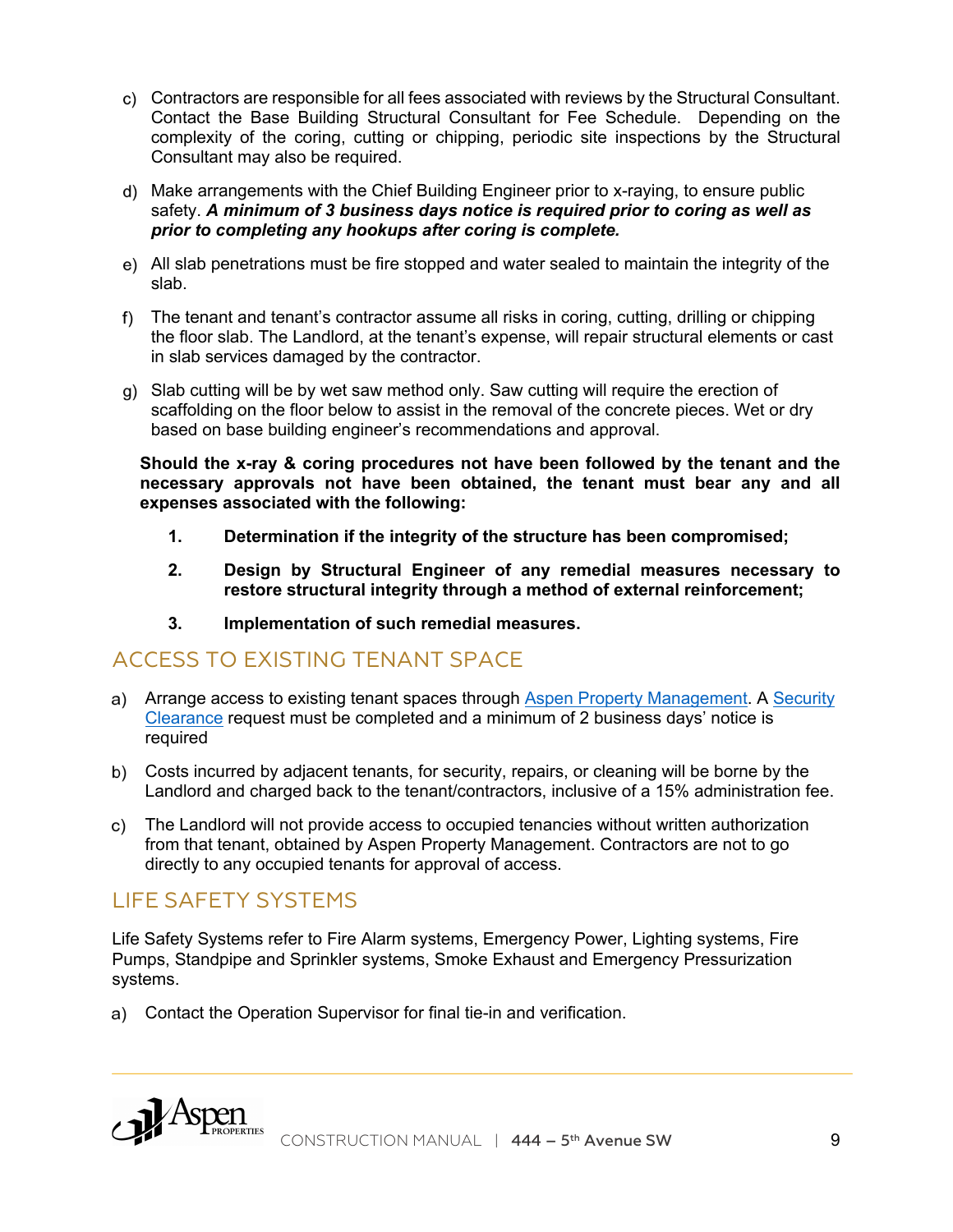- All Fire Alarm work, including conduit & wiring, disconnects, connections and final tie-ins of speakers, sprinklers, pull stations, smoke detectors and other life safety devices must be completed by the Landlord's designated Base Building Fire Alarm contractor. The tenant must retain the designated Base Building Fire Alarm contractor directly.
- Work affecting Life Safety systems must be completed after normal business hours.
- Notify the Operations Team by way of Fire Impairment Request of any activity that may affect the fire alarm system (e.g. welding, grinding or soldering), at least two business days in advance.
- e) Due to the new City of Calgary FIRE FEES BY LAW  $\#40M2003$ , SECTION 6 All preventable fire alarms will incur a charge of \$1,000 per occurrence to the responsible party, payable to Aspen Property Management.
- When grinding, soldering, or welding, a 10 lb. ABC fire extinguisher must be available within 10 feet of the Work. Hot work permit must be submitted to Landlord.
- Fire system impairments and sprinkler systems must be put back in to full operation at the end of each day when contractors leave the site. Extended impairments will not be allowed.
- h) At no time shall a floor be left unattended during fire system impairment.
- All changes, additions, deletions, or modifications to fire alarm systems must be reviewed by the Landlord and the Base Building Electrical Consultant prior to commencement of work.
- j) In the event of a fire alarm please follow the below steps:
	- 1.  $444 5$ <sup>th</sup> Avenue is equipped with a single stage fire alarm: Listen for alarm tones over the building's emergency communication system:
		- **Evacuation Tone: Stage 2 (Fast - 120 beats per minute)**
	- 2. Close, but do not lock, doors behind you.
	- 3. Before opening any doors, feel the surface for heat. If the door is hot, proceed to another exit. Heat may be an indication of fire on the other side of the door.
	- 4. Once you hear the evacuation tone please exit via nearest stairwell.
	- 5. Exit  $444 5$ <sup>th</sup> Avenue via marked exits and proceed the muster point. The muster point is located to the east of the building along the west side of  $3<sup>rd</sup>$  street Southwest intersection.

Once the Fire Department deems it is safe to return to your work area, you will be advised to resume normal business operations.

## HOARDING

- a) Hoarding may be required depending on the nature and location of the proposed work. Contact Aspen Property Management for instructions.
- b) Hoarding cannot be installed or removed without authorization from the Aspen Property Management.
- Hoarding doors must be closed at all times during construction. Hoarding locks and keys can be obtained through the Chief Building Engineer. Keys must be signed in and out on a daily basis, from the Security Concierge Desk.
- The exterior of the site or site hoarding must be kept clean at all times.

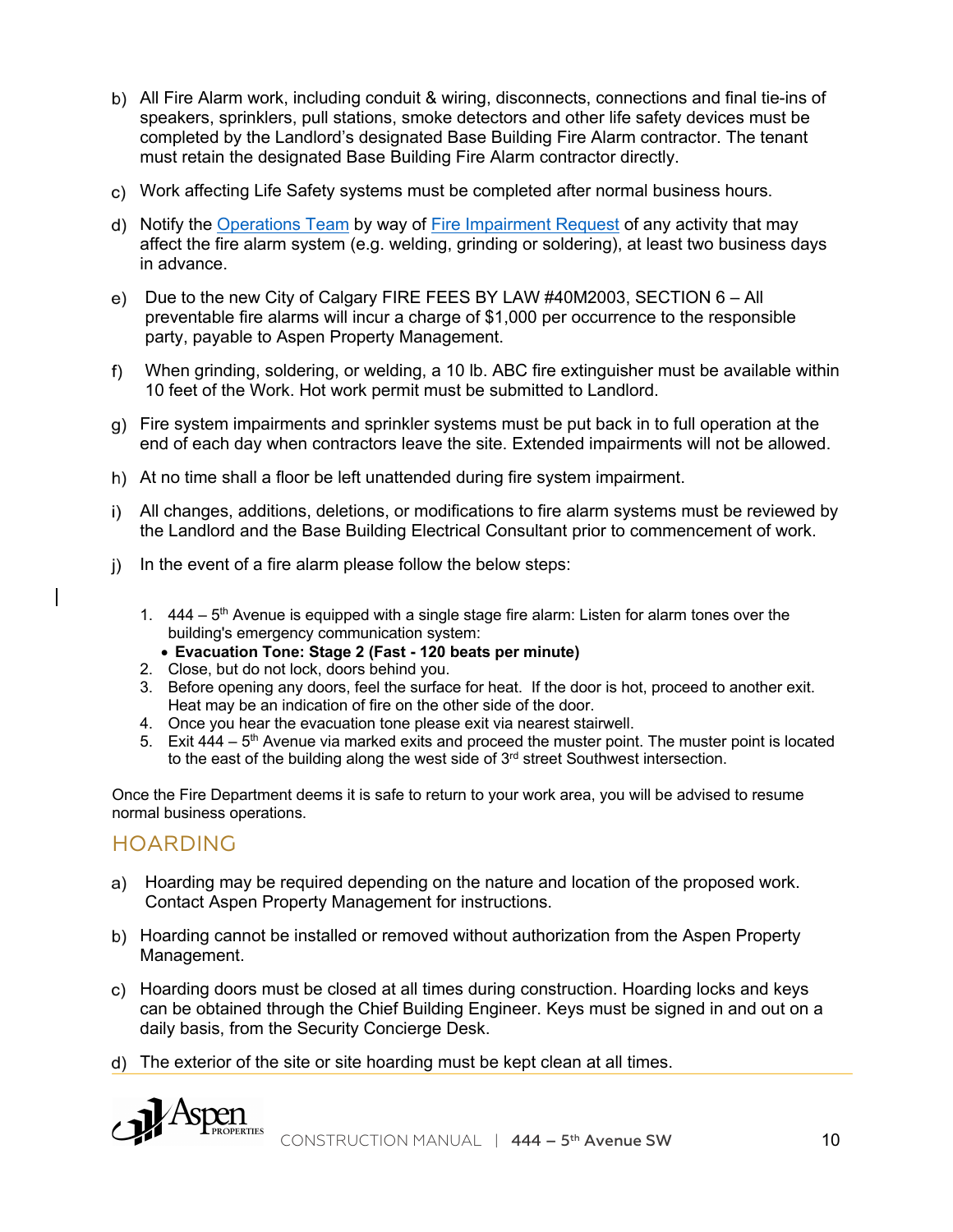- Advertising is not allowed without prior written consent from the Property Manager.
- Contractor identification signage is not permitted.

## BASE BUILDING SYSTEMS

- Contact the on-site Operations Team for all work affecting base building HVAC, electrical, plumbing, life safety, architectural or structural systems.
- Any furniture or millwork around radiation cabinets, or the base building HVAC system, must be designed to allow for adequate access to the cabinets and systems for maintenance.
- The potential for accidental power outages to large parts of the building exists. The contractor is expected to use caution and inspect the work prior to energizing the system. Ensure only qualified personnel work on the electrical system.
- Contact the on-site Operations Team prior to tripping circuit breakers.
- Damages to Landlord or existing tenant systems will be repaired by the Landlord at the contractor's expense.
- Clean all air diffusers, grills, and perimeter radiant / induction units upon completion of work and prior to occupancy, to the satisfaction of the Landlord.
- Welding within or on the premises must conform to specific guidelines regarding handling of smoke, pressurized tanks, WHMIS, and fire alarm. Contact the on-site Operations Team for details.

#### **Mechanical Specifications**

- 1. Avoid leaving VAV boxes uncontrolled and delivering air volume during modifications. This adversely affects our building static control. Temporarily cap supply air ductwork as necessary.
- 2. Pneumatic thermostats to be removed and coiled up in ceiling to prevent damage
- 3. Filters to be installed to keep induction coils clean, return air filter to be installed to eliminate dust from entering building duct systems
- 4. Leak detection for any water supply line; to be tied into base building BMS automation system or a local control of a shutoff valve
- 5. If induction cabinets are to be painted; remove and prep as per Operation's instruction.
- 6. Access panels to be provided within millwork where building services are located.
- 7. Add as built floor layouts to existing BMS
- 8. Provide balancing reports when space is complete; balancing and calibration of new and reused / existing VAV's is to be included.

#### **Electrical Specifications**

- 1. During demolition, currently used comms by building BMS, wireless internet switch, antennas and TELUS fibre are not to be removed or tampered with in any way unless specified by the Landlord.
- 2. Electrical room to be kept clean and free of debris
- 3. Communication cabling, including but not limited to, voice, data and network must be run in the cable tray. Communications from the cable tray, for terminations to walls, can be ran in conduit fastened by straps or carlon using J Hooks.
- 4. Contractor for access control can be Delco. Please contact them for disconnection of access control to the entrance prior to demolition.

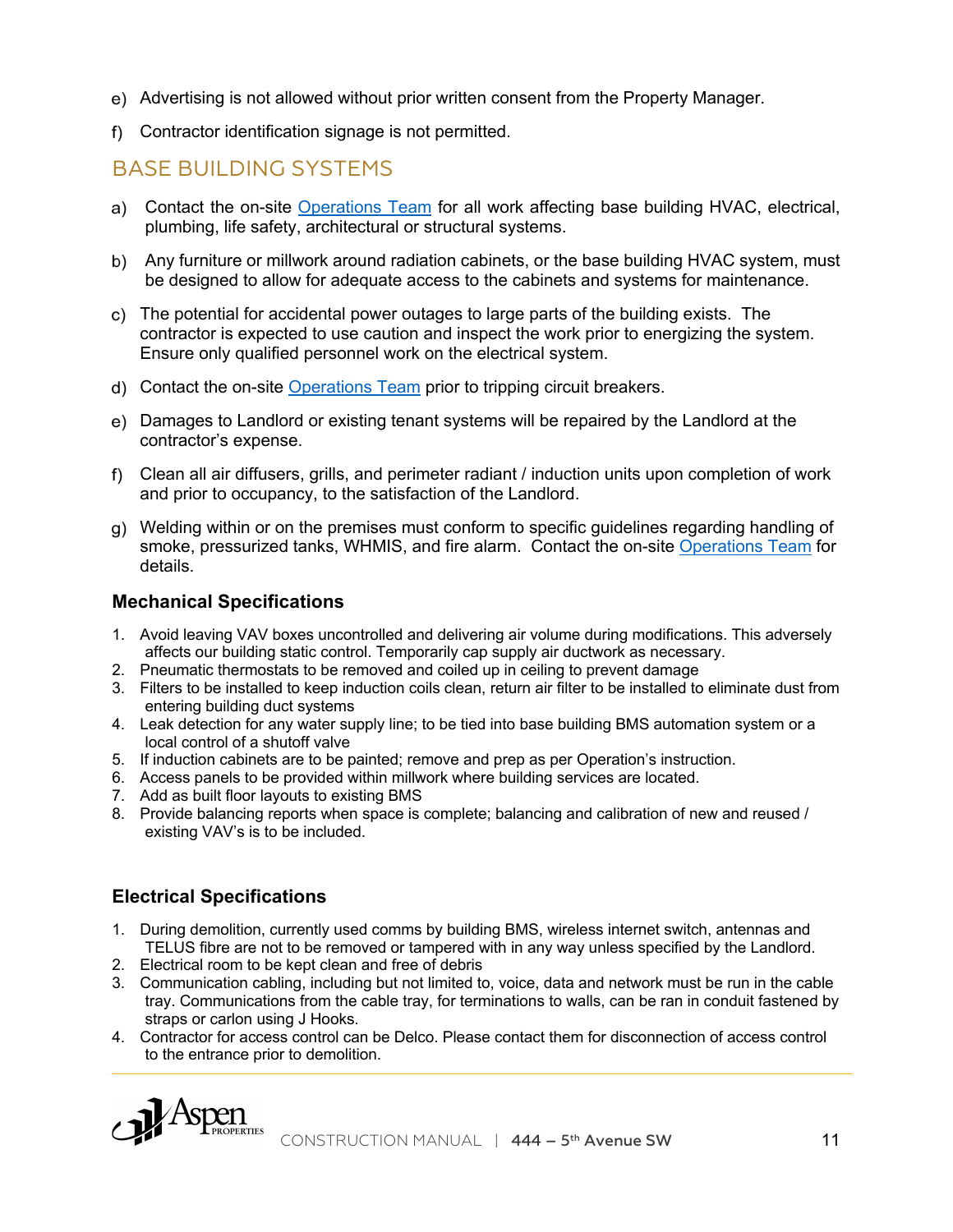- 5. Lighting control to come from 347V panel ONLY; no low voltage 120/208 V panels to be used for lighting. All lighting must be connected to the base building lighting control.
- 6. Type AA Base Building LED Light fixtures removed and returned to Landlord
- 7. Base building consultants and engineers to be used for any fire alarm device removal and reinstallation

## **METERS**

Meters for gas, water and electrical may be required to monitor disproportionate utility consumption. Confirmation from Aspen Property Management is required. Refer to Mechanical and Electrical drawings for meter information. Meters shall have capability to be connected to the base building automation control system.

A specification sheet for each must be provided for approval.

## METER AIR BALANCING

Upon completion of work, submit two (2) copies of the Air Balancing Report to the Property Manager. Air balancing must be done if any HVAC changes are made.

## ELECTRICAL POWER SHUT-DOWNS

All requests for electrical power shut downs must be made in writing and submitted for approval to the Landlord, 15 days prior to the required shutdown. Refer to Item 1.3.5, "Electrical Changes which Require Base Building Shutdown," of the Tenant Design and Working Drawings. Cost varies as per occurrence.

## CONSTRUCTION CLEANING

- Cleaning necessitated by construction, must be coordinated with the building janitorial contractor at tenant/contractor's expense.
- All efforts must be made by the contractor to contain debris/contaminants entering areas outside the work space. The Landlord will clean at the contractor's expense.
- The following list represents the minimum standard for construction cleaning, prior to tenant move-in:
	- Dust horizontal surfaces (windowsills, ledges, counters, cupboards, vents, etc.)
	- Clean interior windows and window frames
	- Clean all doors and frames
	- Clean all light lenses after construction is complete
	- Spot wipe walls as required
	- Clean kitchen sinks, fixtures, cupboards, cupboard interiors, appliances
	- Total and complete cleaning of washrooms
	- Vacuum all carpets
	- Dust mop, wet mop, or, if necessary, strip, seal and wax all hard-surface flooring
	- Spot clean elevator doors as required

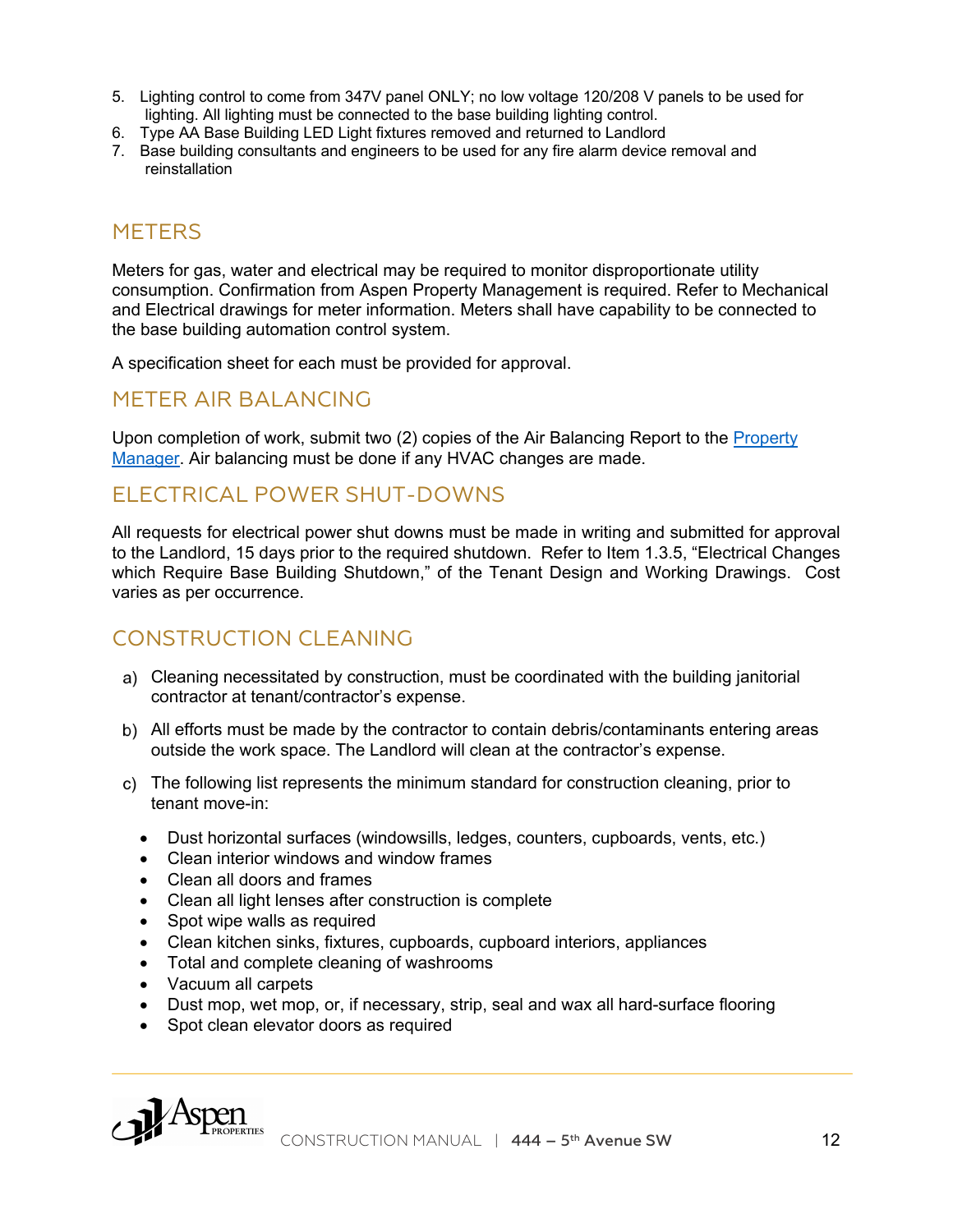- Remove covers of perimeter radiation cabinets and/or induction cabinets and thoroughly clean inside-heating fins. Ensure both the inside and outside of the covers are cleaned.
- Maintain ceiling plenum clean and free of construction debris and off-cuts. Inspect upon completion of the project. Costs required to clean plenum areas will be charged back to the tenant/contractor.

## OCCUPATIONAL HEALTH AND SAFETY

- The contractor must have in its possession, Safety Rules and Procedures that are in accordance with the Occupational Health and Safety Acts and the Worker's Compensation Board, and that are specific to the work being completed.
- b) It is the contractor's responsibility to ensure that its employees, sub-contractors, invitees, etc. comply with the contractor's published Safety Rules and Procedures. Failure to do so may result in the contractor being removed from the site.

The contractor must provide certificates related to work they are completing i.e. Fall Protection training for working at a height, WHMIS training and MSDA sheets for materials.

## ENFORCEMENT

It is the contractor's responsibility to enforce these rules with their employees and subtrades. contractor's and their employees or sub trades are allowed only in those areas in which they are working. Contractor's, employees or subtrades found in unauthorized areas will be removed from the building premises.

The contractor must provide a copy of the contractors' safety procedures, evacuation plan, updated contact list and must have a contact list posted at entry/exit for any constructions areas and or working spaces.

# LANDLORD REPRESENTATIVES

| <b>Property Manager</b>                       | <b>Ciara Keane</b>      | 403.781.8504 |
|-----------------------------------------------|-------------------------|--------------|
| <b>Assistant Property Manager Clare Farry</b> |                         | 403.216.2241 |
| Assistant Property Manager Kimberley Ferguson |                         | 403.781.8507 |
| <b>Building Operator</b>                      | <b>Erasmo Gutierrez</b> | 403.264.2477 |
| <b>Operations Manager</b>                     | <b>Randy Stewart</b>    | 403.508.5802 |

*THE CONTRACTOR AND HIS EMPLOYEES WILL ADHERE TO ANY ADDITIONAL RULES AND REGULATIONS AS THEY MAY ARISE DURING THE COURSE OF CONSTRUCTION.*

**I / WE HAVE READ AND AGREE TO FOLLOW THE RULES AND REGULATIONS AS OUTLINED ABOVE DURING THE COURSE OF CONSTRUCTION:**

*Signed Company Date*

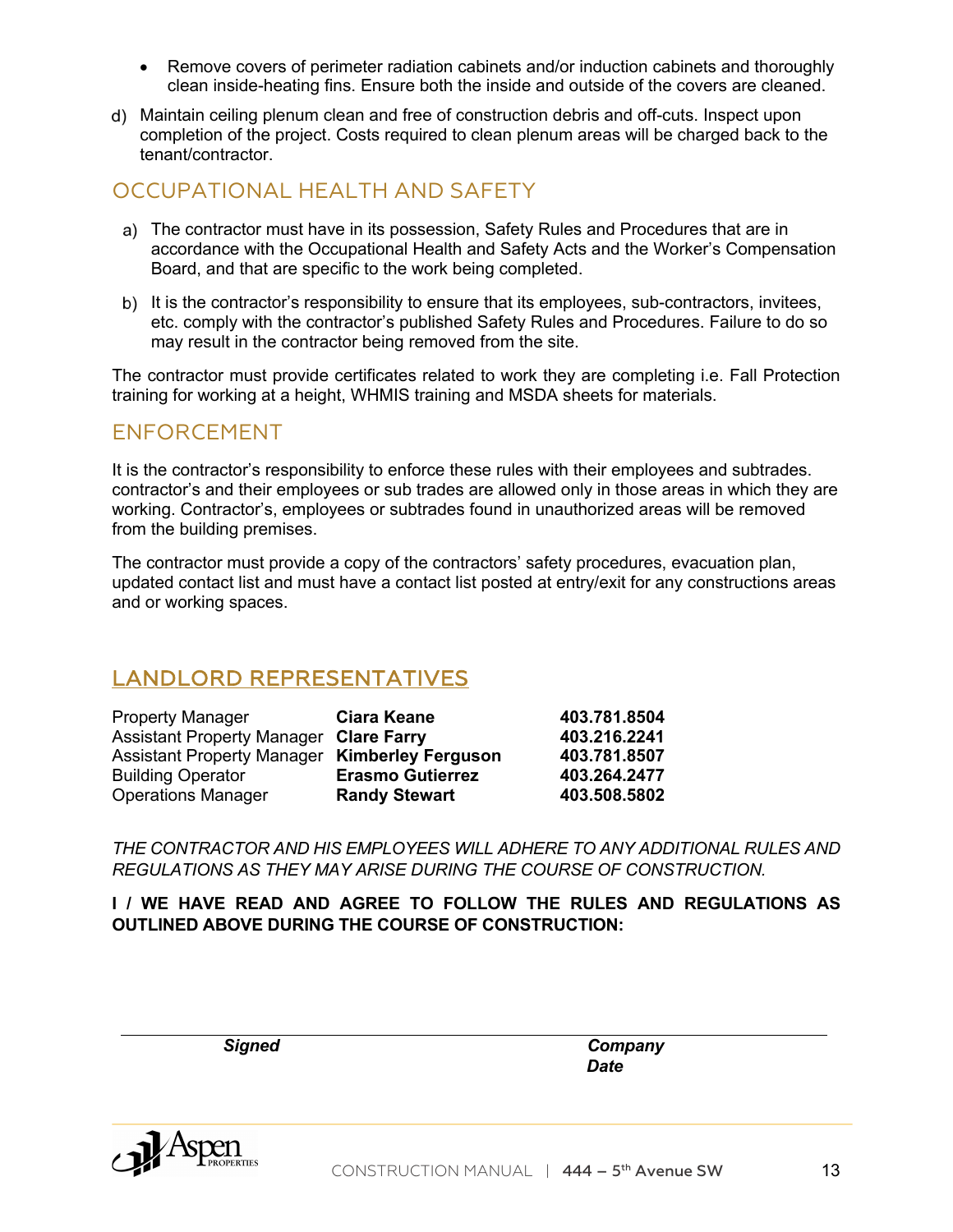## READY TO START CHECKLIST- Tenant Build

Prior to an approval being issued by the Landlord, a fully executed Lease Agreement, must be in possession of the Landlord. In addition, the following items must be completed and submitted to the Landlord's Representative.

- $\Box$  Lease Agreement executed by the Tenant & Landlord.
- □ Drawings, Specifications and Scope of Work as per pages 2-6 of this document.
- □ Insurance Certificate provided on Landlord's standard form.
- **Q** Building Permit or copy of Building Permit application.
- $\Box$  WCB Certificate of good standing.
- $\Box$  List of contractors and trades to be used including contact names and phone numbers.
- **Q** Detailed Construction Schedule.
- **Q Emergency Contact Numbers for all contractors, sub-contractors and supervisors** responsible for project.
- $\Box$  Completed site meeting with the Landlord's Representative

#### CONSTRUCTION COMPLETION CHECKLIST

It is the tenant's/contractor's responsibility to ensure the construction has been completed in accordance with this document. The Landlord, at the tenant's/contractor's expense, will complete items that remain incomplete. The following documents must be complete and submitted to the Landlord's Tenant Coordinator.

- □ Fire Alarm and Life Safety Verification.
- $\Box$  Air Balance Report as completed by the base building contractor or other approved contractor
- **Q** Architect's Certificate of Completion.
- $\Box$  Final Electrical and Mechanical engineers sign-off stating work is completed in accordance with design drawings and specifications.

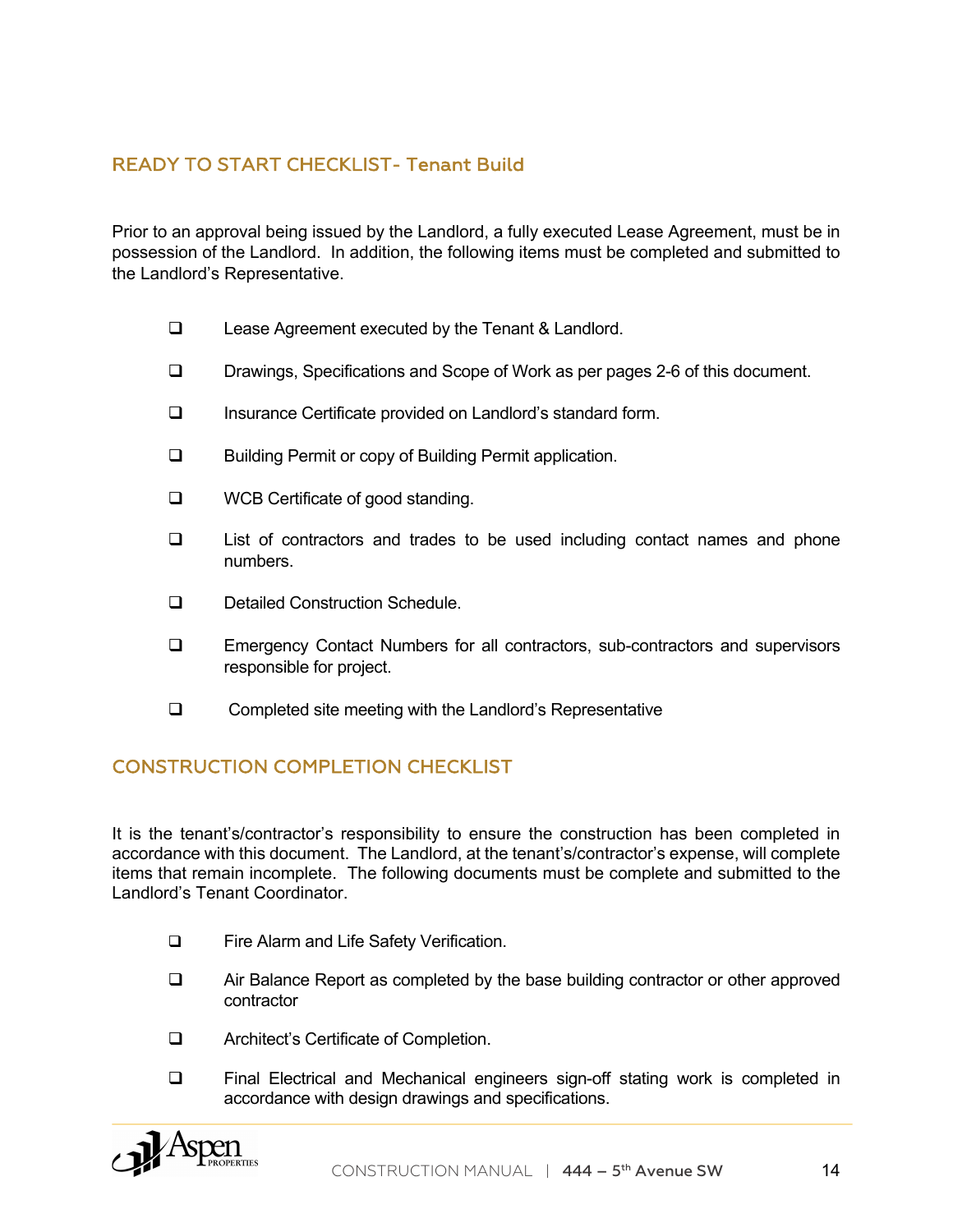- $\Box$  Copies of all permits and certificates related to work.
- $\Box$  All manuals for equipment tied into any base building systems.
- **Q** Statutory Declaration.
- □ As-built Mechanical Drawings with the associated CAD and/or PDF version.

| PDF's are to be labeled as follows: | Indicate "As-Builts" – Mechanical<br>Name of Contractor<br>Project Name, Floor and Address<br>Project Date (Month-Year)<br>Name of Company Prepared By |
|-------------------------------------|--------------------------------------------------------------------------------------------------------------------------------------------------------|
|                                     |                                                                                                                                                        |

□ As-built Electrical Drawings with the associated CAD and/or PDF version.

| PDF's are to be labeled as follows: | Indicate "As-Builts" – Electrical |
|-------------------------------------|-----------------------------------|
|                                     | Name of Contractor                |
|                                     | Project Name, Floor and Address   |
|                                     | Project Date (Month-Year)         |
|                                     | Name of Company Prepared By       |

 $\Box$  All Pre-Occupancy cleaning must be completed.

Until the above items are complete, tenant concerns related to comfort and cleanliness of the premises, will be the responsibility of the tenant. Aspen staff will only be able to respond on a "fee for service" basis.

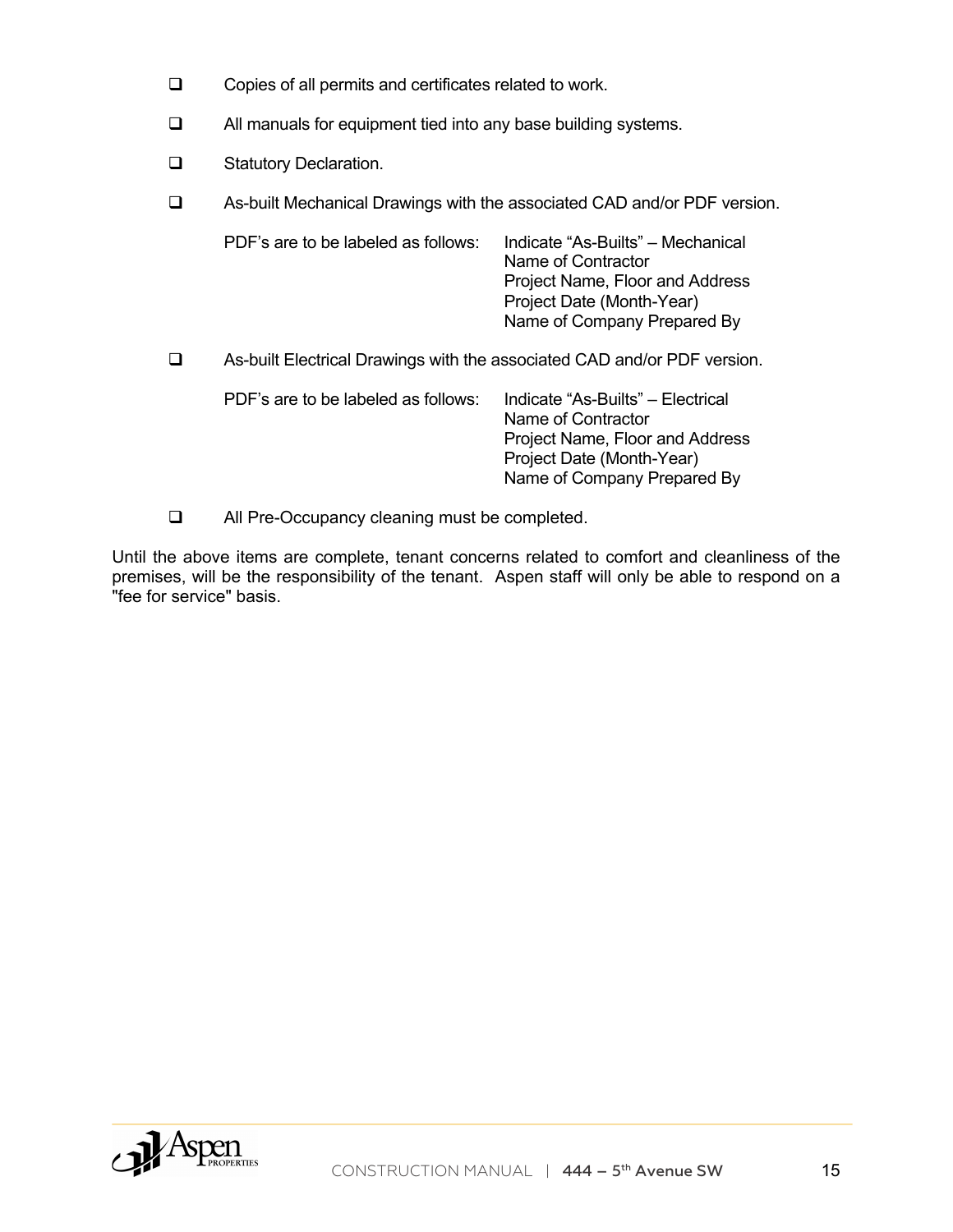#### SCHEDULE A

#### TENANT DESIGN AND WORKING DRAWINGS

Please submit for review, a detailed scope of work, CAD ver. 14 or later and three (3) sets of Tenant Design Working Drawings and Specifications of all work proposed within the leased premises. (A PDF version is also acceptable)

Landlord shall provide their drawing review within five (5) working days from receipt of the working drawings and specifications. One set of drawings to be returned and stamped "Reviewed" with comments, if any, with the understanding that the drawings may be subject to change if requested.

Revised drawings are to include all the comments and corrections and a set of prints provided prior to commencing work. Drawings to be resubmitted shall be revised to conform to the requirements and re-submitted for subsequent Landlord review. Any revisions to the Landlord reviewed drawings must be submitted for further review, and work must not proceed until the revised drawings are returned to the contractor.

A copy of the Landlord-reviewed drawings must be kept on the job site for viewing throughout the construction period.

Additional or expanded information, for purposes of definition or clarification before giving approval may be required.

Working drawings should supply the information listed below.

#### *Complete Floor Plans (drawing scale of 1/8" = 1')*

- a) Location of all major fixed elements within the leased premises dimensionally related to grid lines and demising partitions.
- b) Location and layout of rooms of unusual loading concentrations such as centralized filing areas, UPS unit, air conditioning units, cable trays and calculations of unusual loadings in access of 75 lbs. per square foot.
- c) Location of power, telephone, data and communications outlets.
- d) Room names and uses.
- e) Floor materials and finishes throughout the premises.
- f) Where the leased premises occupy less than a full floor, a drawing of the entire floor showing the location of leased premises and its relationship to the elevator lobby, exits, washrooms, etc. is required.
- g) Partition types.
- h) Location of exit lights.
- i) Hardware schedule and keying requirements.

#### *Complete Reflected Ceiling Plans (scale: 1/8" = 1')*

These should include lighting layout, ceiling pattern, materials and suspension system, and the types and wattage of any proposed special lighting fixtures. Also include:

a) Location and types of sound baffles above ceiling.

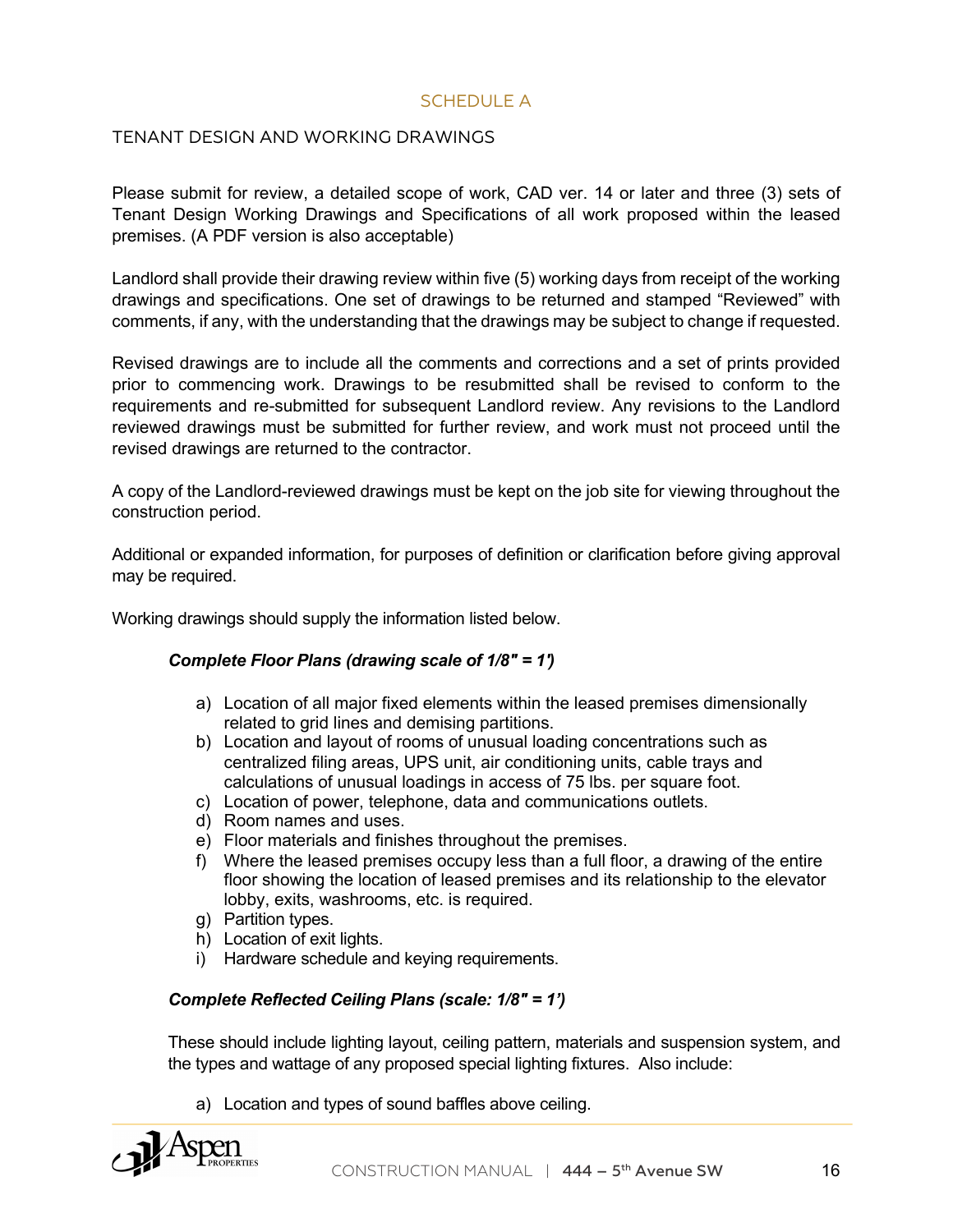b) The location of any access panel required to service building systems.

#### *Complete Construction Details*

These plans should be appropriately scaled and indicate methods of construction. *Complete Electrical, Mechanical, Sprinkler, Building Automation, Security, Communications, Data, Life Safety System Drawings* **(scale: 1/8" =1') complete with Engineer's stamp.**

- a) Details of all alterations and all additions to the **BASE BUILDING**, as well as base building conditions, which remain unchanged.
- b) Details of all metering equipment changes to conform to base building standards.
- c) Details of all lighting control equipment changes to conform to base building standards.
- d) Details of breaking out receptacle panels from the lighting panels to conform to base building standards. Note: This is required to avoid the possibility of breakers being tripped due to a lighting equipment problem.
- e) Schedule for any changes to fire, sprinkler and security systems.
- f) Heat generating equipment, their specifications and heat output will be required on the mechanical drawings.
- g) Cooling generating equipment and cooling output will be required on the mechanical drawings.

#### *Electrical changes which Require Base Building Shutdown*

Submit a detailed plan for approval showing the amount of time required for the changes or additions as proposed on the electrical drawings and the preliminary work planned to minimize down time **fifteen (15) days prior** to the proposed shutdown.

Weekly meetings shall be setup by the project team until the completion of the shutdown.

A plan to restore power to the building in case of emergency or problem will be developed in conjunction with the Landlord.

A representative of the project management team is to be on site during the shut-down to ensure that any problems arising with the work being carried out can be resolved, thus avoiding the need for a second shutdown.

The Project Management Representative will be responsible to update their client on the status of the shutdown.

All costs incurred as a result of the shut-down by the Landlord will be charged to the project. *Complete Structural Drawings*

These drawings must be supplied where special conditions warrant their production i.e. openings in slabs, libraries, file rooms, vaults, etc.

Slab x-raying or other detective method must be approved by the Landlord prior to being carried out. Submitted proposed locations and scheduling of the x-raying is required. A minimum of **72 hrs written notice** is required prior to x-raying. Upon completion, x-rays must be reviewed and approved by the Landlord's Structural Engineer before any coring commences.

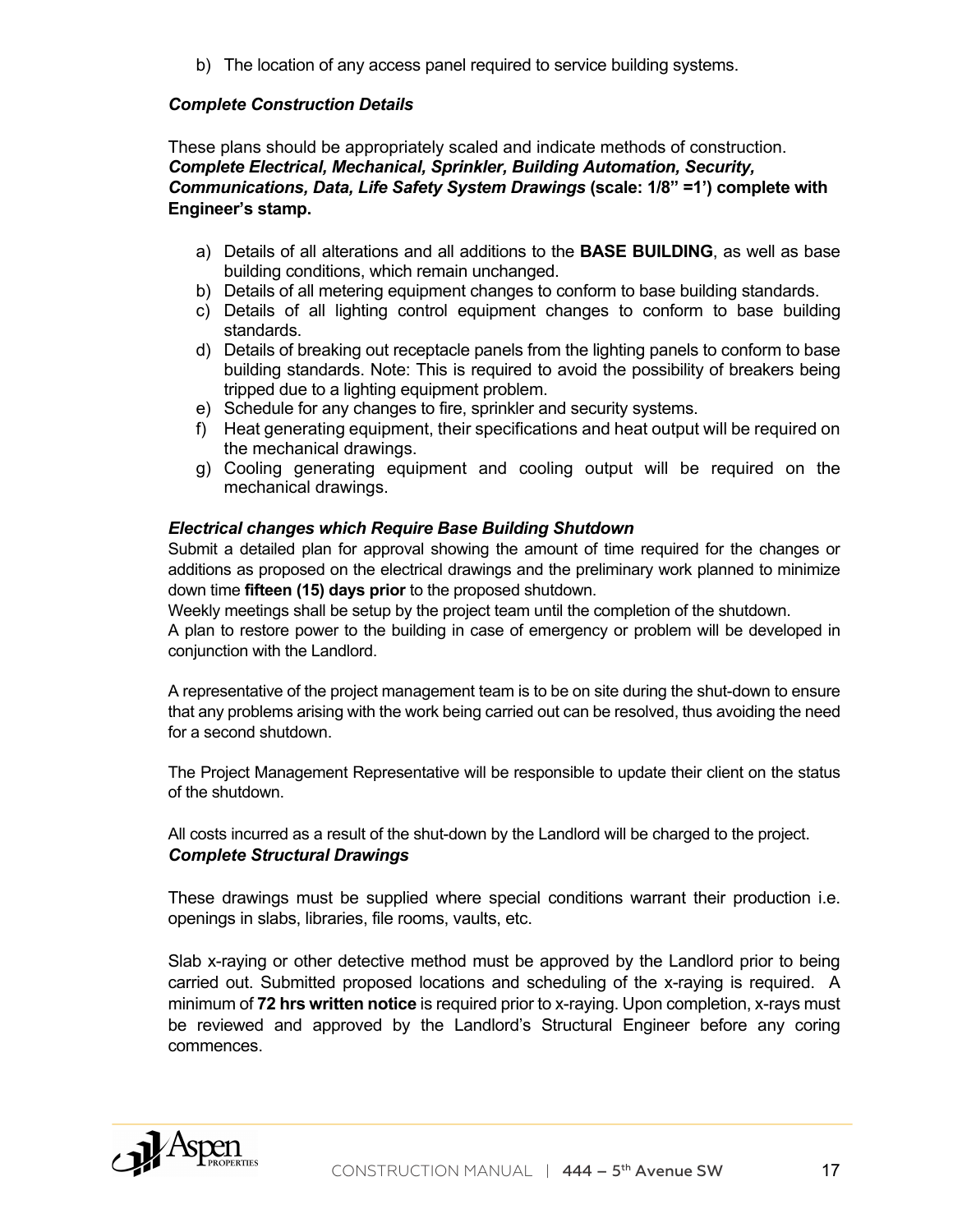Upon completion of construction the tenant is responsible to submit "as built" Architectural, Electrical, Mechanical, Security, Communications, Data and Structural Drawings on CAD ver. 14 or later disk to the Landlord for their records.

## LIST OF PERTINENT/APPROVED CONTRACTORS

## BASE BUILDING CONSULTANTS

These professional engineers have been designated as base building consultants.

#### MECHANICAL

| <b>TMP Consulting Ltd.</b>                 | Tel: 403.259.6707 |
|--------------------------------------------|-------------------|
| <b>ELECTRICAL</b>                          |                   |
| Designcore                                 | Tel: 403.269.2125 |
| <b>STRUCTURAL</b>                          |                   |
| <b>Quinn Saretsky Structural Engineers</b> | Tel: 403.289.9937 |
| Read Jones Christofferson (RJC)            | Tel: 403.283.5073 |

If the tenant wishes to use consultants other than the above, the landlord will forward the tenant's design drawings to the appropriate base building consultant for review and comment. Costs for review and approval of the tenant's design by each discipline, will be charged to the tenant's account.

Tenants can carry these pre-approved Contractors in their quotations for tenant renovations. Where appropriate, the "designated base building contractor" is indicated. "Designated base building contractors" must be retained to complete work identified on the engineered drawings as "base building tie-in work".

#### LANDLORD APPROVED GENERAL CONTRACTORS

| Sifton Interlake Construction Ltd. | Tel: 403.243.1233 |
|------------------------------------|-------------------|
| Persimmon Contracting Ltd          | Tel: 403.242.4156 |
| <b>ABM General Contracting</b>     | Tel: 403.210.1877 |

#### LANDLORD APPROVED SPRINKLER CONTRACTORS

| <b>Constant Fire Protection Services</b> | Tel: 403.279.7973 |
|------------------------------------------|-------------------|
| Legacy Fire Protection Inc.              | Tel: 403.236.0202 |
| <b>Grinnell Fire Protection Systems</b>  | Tel: 403.287.3320 |
| Chubb Edwards                            | Tel: 403.214.1673 |

#### LANDLORD APPROVED ELECTRICAL CONTRACTORS

| Seletech Electrical Enterprises Ltd. | Tel: 403.234.0086 |
|--------------------------------------|-------------------|
| Corbiell Electrical Ltd.             | Tel: 403.818.7374 |